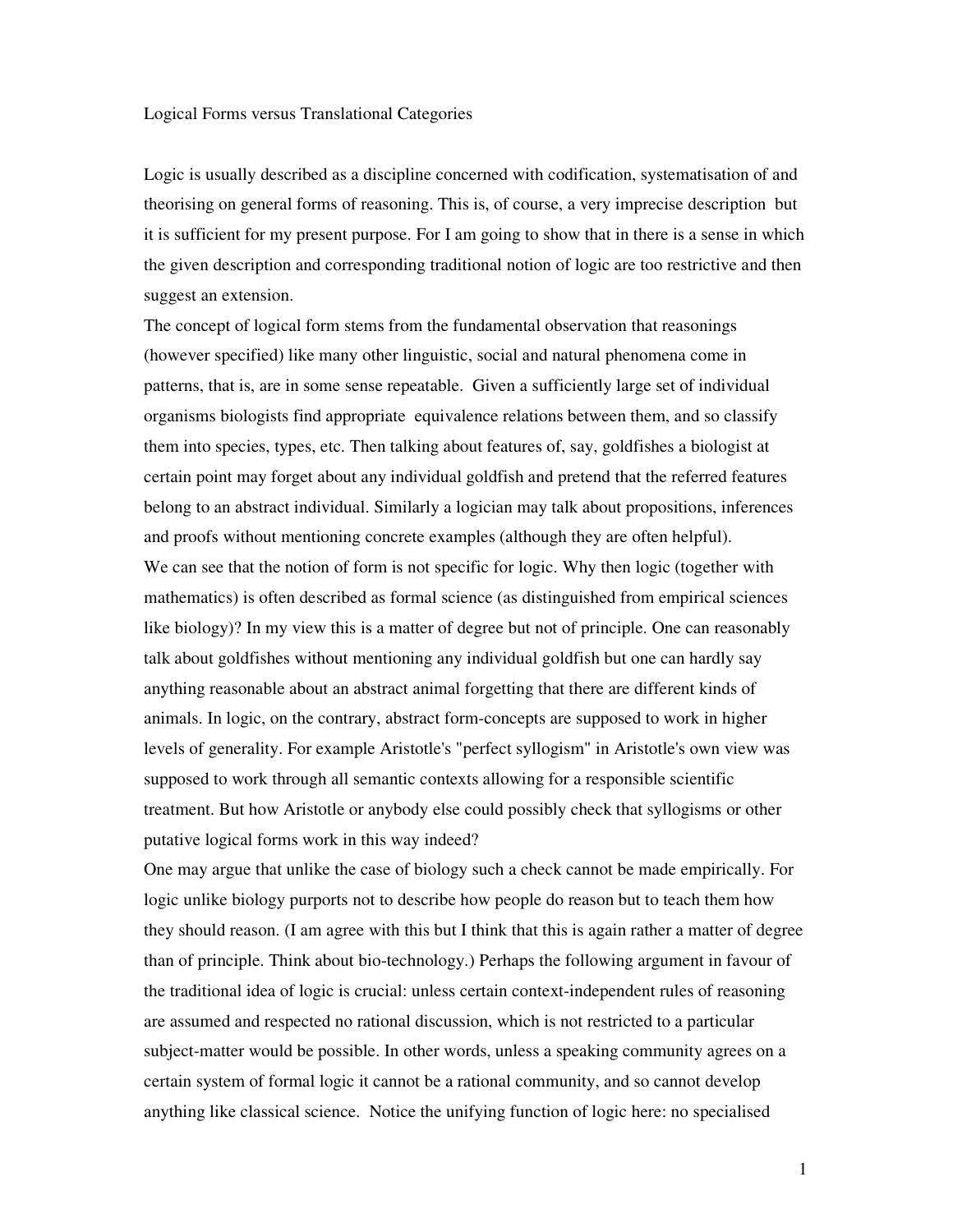esoteric knowledge requires logic by itself; logic is needed for making knowledge public and for providing different kinds of knowledge with a common space.

As far as there is only one system of logic on the market the above argument can sound persuasive and the available system of logic can play its intended role better or worse. However the development in logic started in 20th century completely changed the situation, and nowadays systems of logic are massively produced like any other mathematical structures. Although only few of these new symbolic logical calculi may and do pretend to replace the logic in the old good sense any choice of one of them as "basic" or "universal" looks at least problematic and at most wholly arbitrary. On the other hand, a sheer logical pluralism simply avoids the problem rather then resolves it: as far as logic ceases to be universal (or at least to pretend to be universal) it ceases to be logic in the traditional sense; in particular it cannot be any longer a backbone of rationality. So one may reasonably doubt whether various symbolic calculus selling itself as systems of logic really deserve this name and then look for "true logic" somewhere else.

A way of meeting the challenge is by trying to find a weakest structure shared by known logical calculi and on this ground stipulate this weakest logic as universal. Perhaps such a choice can be also made on a different and more complicated grounds but I think that it will remain disputable anyway. I propose a different solution. I claim that a shared logic - by which I now mean a formal logic in the traditional Aristotelian sense - is not in fact necessary for supporting a rational discussion. Imagine a community of speakers where each speaker reasons according to his or her own private logic. By private logic I mean a system of rules applied by a single person with respect to his or her own reasoning. It might seem that in this situation no rational discussion is ever possible. However this is not the case, at least if one is not too dogmatic about what rationality amounts to. What can allow for a rational discussion in the given situation is a well-organised network of translations between speaker's private logics. The common practice of translation between natural languages suggests that this might work. (The fact that such translations are, generally, non-reversible, can be easily shown by linguistic examples. Although translation between natural languages is not quite the same thing as translation between systems of logic the analogy seems me appealing.) One can go further and suggest that what I have just called a translation network may replace logic (in the usual sense) also on the individual level, so after all we don't need the doubtful notion of private logic here. In other words even a particular reasoning can be viewed as a coherent translation between arguments. One more way to put this is by saying that logic can vary at the private scale as well as at the scale of community. However this latter description

2